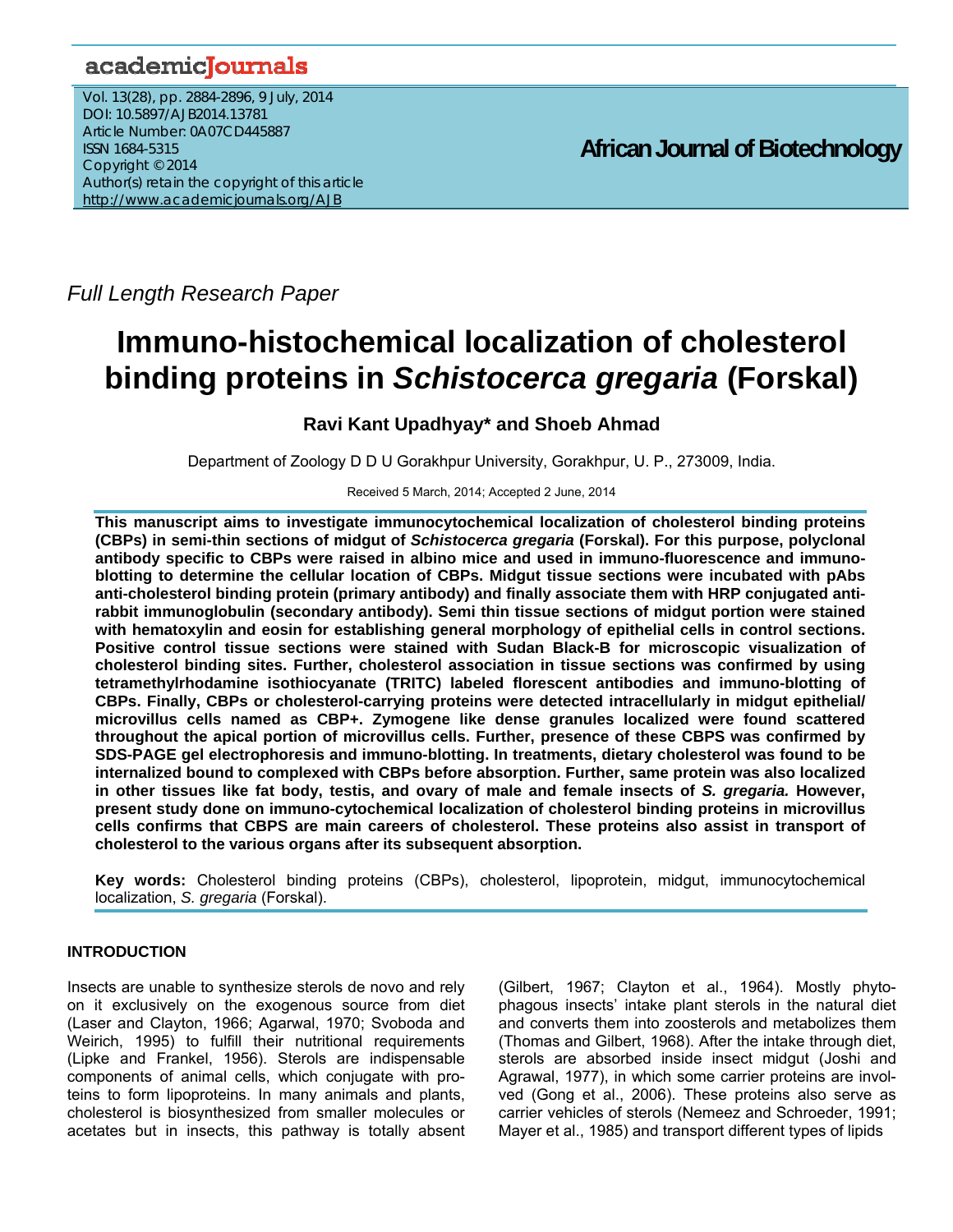mainly diacylglycerol (Chino et al., 1977) phospholipids (Klucken et al., 2000), cholesterol (Upadhyay et al., 2002) and hydrocarbons to various sites inside insect body (Abbey et al., 1985; Yun et al., 2002). These lipid carrier proteins are synthesized in fat body and play an important role in absorption and transport of different types of lipids such as diacylglycerol, cholesterol and phospholipids. These proteins also play very important role in transfer or exchange of lipids (Vahouny et al., 1985) across/between the membranes (Tam et al., 2006). After binding to surface receptors (Radhakrishnan et al., 2004; Wang et al., 2006) these protein assist in intracellular distribution of sterols mainly cholesterol (Upadhyay and Agarwal, 2007; Bass, 1988: Haunerland et al., 1992) and maintain cholesterol homeostasis inside cells (Brown and Goldstein, 1986). Similar few fatty acid binding proteins (M- FABPs) are purified also from different mammalian tissues (Ockner and Manning, 1982), which carry fatty acids to mitochondria for subsequent β-oxidation in flight muscles (Haunerland and Chisholm, 1990; Simons and Ikonen, 2000).

Besides lipoproteins, vitellogenins also transport lipids to developing insect oocytes (Atella et al., 2006). These proteins are major components of mature insect eggs and are considered as precursors of lipoproteins, and play a dual role in transport of lipids from fat body to ovaries. These are synthesized in the fat body and secreted into the hemolymph from where these are transferred to maturing follicles (Osir et al., 1986). These sterol carrier proteins have been identified and immunocytochemically localized in, liver cells (Pandak et al., 2006), rat brain (Horton and Shimomura 1999; Kim and Ong, 2009) and in mosquitoes (Komnick and Giesa, 1994; Lan and Massey, 2004; Schroeder et al., 2000). In addition, intracellular localization of insect sterol carrier protein-2 was successfully done (Seedorf et al., 2000). The sterol carrier proteins have been previously purified from insects but its cellular localization has not yet been established. Hence in the present investigation, immunecytochemical localization of CBPs was done in semi-thin sections of midgut of *S. gregaria*.

#### **MATERIALS AND METHODS**

#### **Insects**

Locusts also known as *S. gregaria* (Forskal) were cultured in the laboratory by feeding on natural diets. Animal culture was maintained in the laboratory conditions at  $27 \pm 3^{\circ}$ C, 40 to 60% humidity

and a photoperiod of 12L: 12D. Experimental animals were made disease free by treating them with solvents and antibiotic substances (Streptomycin20 µg/ml and fungizone 20 IU/ml).

#### **Feeding the animals**

Adult males and female of insects *S. gregaria* (in 10 to 15 in num-0ber) were placed in separate cages (18"×14"×16' unit') at room temperature. For treatment, insects were fed on cholesterol solution (300 µg/ml, Merck India) coated on green leaves. Unfed insects were excluded from the observations.

#### **Preparation of homogenate**

Midgut tissues (500 mg) were obtained from *S. gregaria* according to Thomas (1984) and were homogenized in a glass-glass homogenizer in 5 ml of Tris-HCl buffer (5 mM, pH7.8). Homogenate was centrifuged at 12 000 rpm for 30 min at 4°C in cold centrifuge (Remi) and supernatant was taken out for estimation of protein using Lowry's method (Lowry et al., 1951). From the supernatant, three aliquots of 10 µL each were used for estimation of proteins**.** 

#### **Purification and characterization of CBPs**

CBPs were purified by gel filtration chromatography (column dimensions). For this, regular fractions of midgut homogenate of locusts were eluted (24 ml/h) and collected according to method of Spier (Spier, 1982). Flow rate was maintained between 20 to 24 ml per h by using a continuous buffer supply in a cold room. Eluted fractions were collected manually at a fixed interval of time at a constant flow rate. More than 130 fractions were eluted.

#### **Protein estimation in eluted fractions**

Protein contents in the eluted fractions were estimated using Lowry's method (Lowry et al., 1951) and the values were plotted to show the presence of proteins on graph. Absorbance was taken at 640 nm in each fraction to get the elution pattern of CBPs. Besides these, eluted fractions were also evaluated at a wavelength of 260 and 280 nm.

#### **Molecular weight estimation of CBPs**

Proteins of known molecular weights were passed through a gel filtration column at the same speed at which samples were eluted. The elution volumes of unknown proteins were compared with the log values on the x-axis for estimation of molecular weight.

#### **Production and purification of Polyclonal antibodies**

Young albino mice (*Mus musculus*) weighing around 30 ± 5 gm were used for immunization. Disease free animals were purchased from animal supplying agency and kept for one week in laboratory for acclimatization.

#### \*Corresponding author. E-mail: rkupadhya@yahoo.com. Tel: +91551-2205616.

**Abbreviations: PBS,** Phosphate buffer saline; **SDS-PAGE,** sodium dodecyl sulphate polyacrylamide gel electrophoresis; **pAbs,** polyclonal antibodies; **CBPs,** cholesterol binding proteins; **mv,** microvillus cells; **lm,** lumen; **ovf,** ovarian follicles; **tsf,** testicular follicles.

Author(s) agree that this article remain permanently open access under the terms of the Creative Commons Attribution License 4.0 International License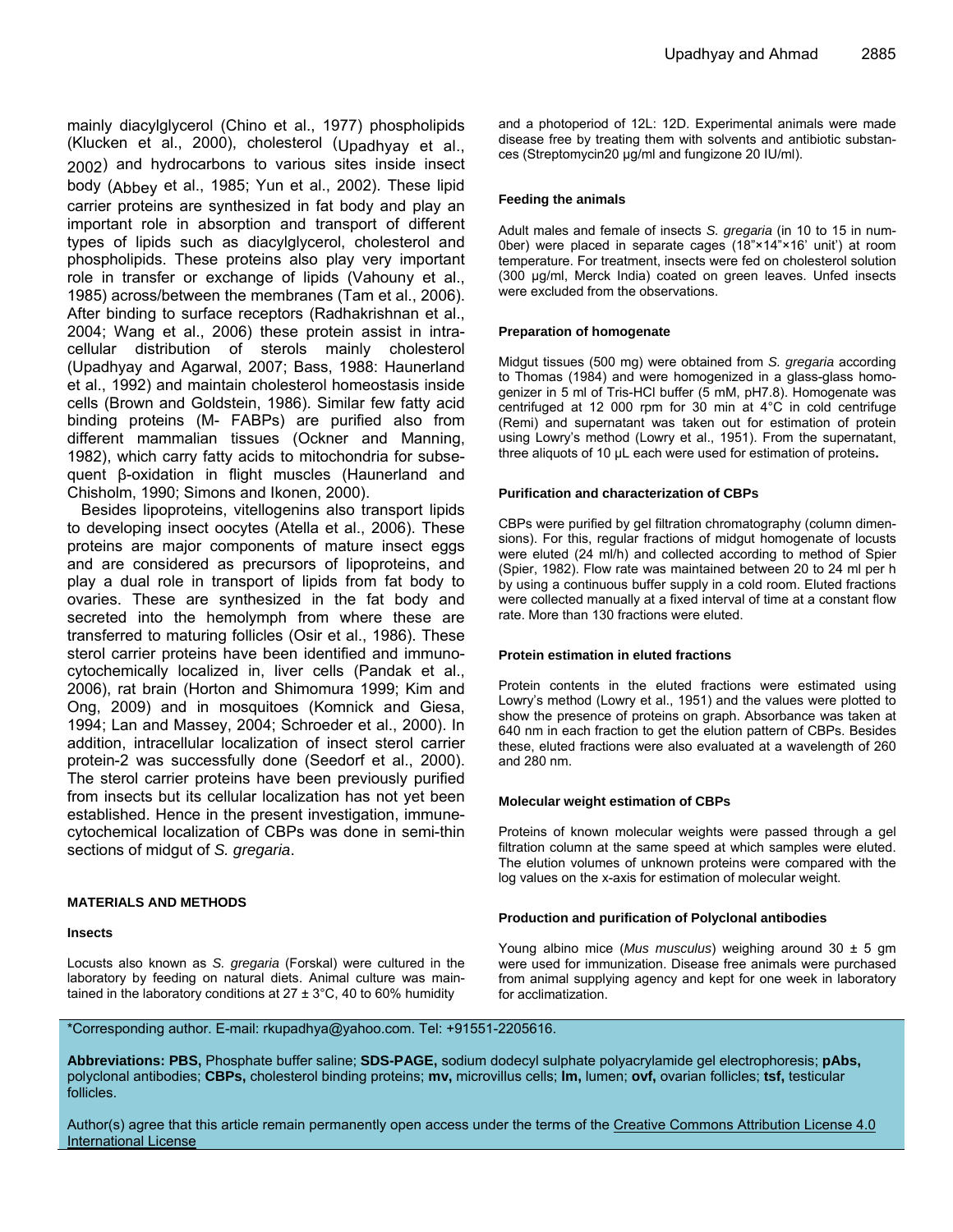#### **Immunization**

Polyclonal antibodies (pAbs) directed against CBPs were raised in albino mice. Mice were injected with complete immunogen subcutaneously and intra-peritoneally. Only one injection of 0.30 mg of purified CBPs was given to each mouse and booster injection was given after  $7<sup>th</sup>$  day of primary immunization. The first injection of immunogen was prepared by emulsifying purified CBPs with Complete Freund's adjuvant while the last two boosters contained incomplete adjuvant.

Anti-serum was separated by centrifugation. pAbs were purified from sera (10 ml) by precipitation with 50% of saturated ammonium sulphate following octanoic acid precipitation. In one volume of antiserum, two volume of sodium acetate buffer (60 mM, pH 4.0) were added at room temperature. Now 0.68 g n-octanoic acid were added drop wise per 10 ml of original antiserum, mixed thoroughly for 30 min and centrifuged at 1000 × *g*. After ammonium sulphate precipitation, pAbs were dialyzed against Tris-HCl buffer (Tris 100mM, NaCl 50 mM, pH 7.8). The serum was loaded on a Sep-Pak column (2.6  $\times$  10 cm equilibrated with Tris HCl buffer (pH 7.8).

For determination of relative concentration of antibodies and antigens, and to find confirmation of antigen and antibody interaction, Ouchterlony method was followed. For testing, four peripheral and one central well were cast in a molten agar gel glass slide (8  $\times$ 6 cm) by holes made. In the central well, 100 µL of polyclonal antibody (100 µg/ml) was filled up (140 µg/ml) while in peripheral wells, 100 µL of purified CBP (100 µg/ml) was used. It was kept inside a humidified box in cold (4°C) for double diffusion over night.

#### **Electrophoretic isolation of cholesterol binding proteins**

The eluted fractions containing Caps were pooled and lyophilized to a desired concentration of protein. Proteins were separated on native and SDS polyacralymide gel electrophoresis by using method of Laemli (1970). Gels containing CBPs separated on SDS-PAGE were fixed in methanol: glacial acetic acid solution and stained with Comassie Brilliant Blue R 250. Gels were immersed in at least 5 volumes of the staining and placed on a slowly rotating plateform for 4 to 8 h at room temperature. The over stained gels were de-stained in 30% methanol, 10% glacial acetic acid, and 60% water. The gels were photographed by a photo-densitometer camera and stored in water containing 20% glycerol in a glass tank. The specificity of pAbs anti-CBPs was estimated by protein blotting. For it, proteins were separated on SDS-PAGE and transferred to nitrocellulose membrane. Membranes were rinsed three times with PBS (phosphate buffer saline, 10 mM phosphate, NaCl 150 mM, pH 7.2) then saturated with 3% skimmed milk in PBS for 1 h at room temperature. Thereafter, membranes were incubated in pAbs anti-CBP diluted at 1:1000 with PBS containing 0.05% Tween-20. Membranes were further washed twice in fresh PBS/Tween-20 and incubated for 1 h at room temperature with a 1:20 000 dilution of alkaline phosphatase-conjugated anti-rabbit immunoglobulin (Banglo-Genei). After washing as above, membranes were incubated with substrate solution of phosphatase containing 0.3 mg/ml of nitro-blue tetrazolium chloride (Banglo-Genei), 0.2 mg/ml of 5 bromo-4chloro-3indodylphosphate (Banglo-Genei) and 0.2 mg/ml of MgCl<sub>2</sub> to reveal the specific immuno-reactivity.

#### **Immuno-cytochemical localization of CBPs**

Insects *S. gregaria* were kept for 24 h to feed on water swabs. These were provided pure crystalline cholesterol after dissolving it in absolute alcohol. Insects were fed after coating 50 μg cholesterol on small pieces of green grass. In controls, no cholesterol was given to insects. After 6 h, insects were dissected to collect midgut, ovary, and testis. Small segments of tissues (1  $mm<sup>3</sup>$ ) were fixed for

24 h at room temperature in PBS containing 2% w/v paraformaldehyde and 0.2% glutaraldehyde. The isolated tissues were cut into small pieces and preserved in formalin overnight. Fixed tissues were washed in de-ionized water and subjected to dehydration in different grades of alcohols and finally to xylene. The tissue pieces were embedded in molten wax. After embedding, tissue blocks were made and subjected to microtome sectioning.

#### **Positive control 1**

In positive control, paraffin sections (3 to 4 μm) were cut using a microtome (Weswox Optik). These sections were stretched on microscopic glass slides, de-parafinized and hydrated (100, 90, 70, 50%, water). Sections were put in hematoxylin, solution (0.3%), washed in water and dehydrated up to 90% alcohol and put in eosin for better differentiation. Sections were passed through 90, 100 and 100% alcohol + xylene and cleared in xylene and mounted in D.P.X.

#### **Positive control 2**

Another positive control was set in which semi-thin sections were stained with Sudan black-B by using the method of Bayliss and Adams (1972).

#### **Negative control**

Semi thin sections were de--parafinized and passed through different grades of alcohols as used in previous controls. No treatment was given to these sections. These were simply dehydrated and mounted in DPX

#### **Test 1: primary and secondary antibody treatment**

Semi-thin sections were incubated in PBS (10 mM sodium phosphate, 150 mM NaCl pH 7.4) with 0.1% BSA and 0.1 gelatin in cold water for 3 h. Sections were permeabilized with 0.2 of Triton X-100 in PBS for 30 min. Then these sections were rinsed in PBS and treated with 70, 90, 100, 90% ethanol for 2 min. These sections were incubated with 2.25% gelatin in 0.1 M PBS for 1 h. These were further incubated in primary antibody over night at 4°C. The next day, tissues were rinsed in PBS and fixed for 5 min in bromine water. Sections were rinsed in PBS and incubated for 4 h in HRP labeled secondary antibody (1:200 dilution). Sections were washed in PBS. After proper dehydration slides were cleared in xylene and mount in D.P.X.

#### **Test 2: treatment with primary antibody**

Semi thin sections were incubated in PBS (10 mM sodium phosphate, 150 mM NaCl pH 7.4) with 0.1% BSA and 0.1% gelatin in cold water for 3 h. Small drops (35 μl sized) of PBS+ 4% BSA were put on each section and incubated at 4  $\mathrm{^0C}$  for 30 minutes. Sections were washed twice with PBS and treated with 25 μL of purified primary antibody (1:500 dilutions in PBS) and incubated overnight at 4°C. Next day tissue sections were washed properly with PBS. It was then allowed to incubate for 4 h after treating them with few drops of (25 µL) diluted (1:200) HRP-labeled secondary antibody. It was washed in PBS and fixed in 4% glutaraldehyde for 5 min in 0.1 M Na<sub>2</sub>PO<sub>4</sub> phosphate buffer. Sections were rinsed in water, dehydrated in graded alcohol properly and mounted in DPX.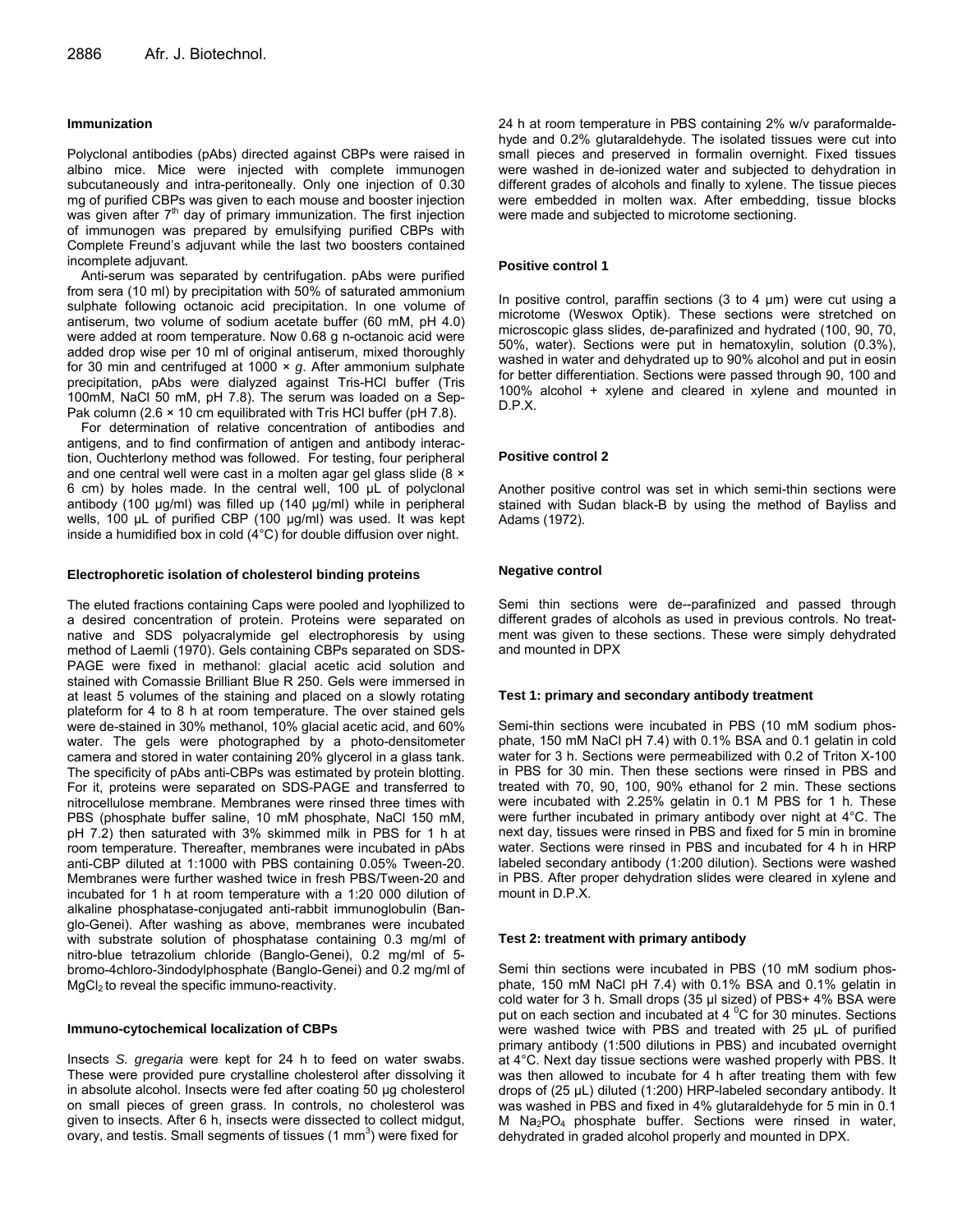### **Treatment with fetal bovine serum (normal serum)**

Semi-thin sections were incubated in PBS (10 mM sodium phosphate, 150 mM NaCl pH 7.4) with 0.1% BSA and 0.1% gelatin in cold water for 3 h. Small drops (35 μL sized) of PBS+4% BSA were put on each section and incubated at 4°C for 30 min. Sections were washed twice with PBS. After washing, 25 μL sized drops of normal serum (Fetal Bovine Serum) were put on the sections and allowed to incubate overnight at 4°C. The next day sections were washed properly with PBS. Sections were fixed in 4% glutaraldehyde for 5 min in  $0.1$  M phosphate NaPO<sub>4</sub> and rinsed in water, dehydrated and mount.

### **Immuno-florescent labeling**

Tissue sections were saturated in PBS containing 1.5% BSA for 10 min at room temperature. Sections were washed for 10 min in fresh PBS. Tissue sections were incubated with pAb anti-CBP for 1 h at room temperature in 1:100 dilutions. These sections were washed in PBS and incubated with the TRITC labeled anti-rabbit immunoglobulin diluted 200 times in PBS containing 0.5% BSA for 30 min at room temperature. Tissue sections were further rinsed three times in PBS buffer and then mounted in DPX and photographed under 2-M florescent microscopes. Control experiments were carried out using pAbs anti-CBP as primary antibodies.

### **RESULTS**

### **Purification and characterization of cholesterol binding proteins**

Elution pattern of cholesterol binding proteins on gel filtration column gave two peaks at 260 and 280 nm, first soon after the void volume from fractions 31 to 50 and the second in fractions 61 to 71 (Figure 1a and b). Further, both peaks were compared with proteins obtained in each fraction. Interestingly, both peaks obtained coincided with the protein peak obtained at 640 nm absorbance. As a result the first peak contained large amount of cholesterol with less amount of protein but the second peak associated large amount of cholesterol with lesser amount of protein that represents specific binding (Figures 1c to e).

### **Molecular weight determination**

Molecular weight of CBPs was determined by gel filtration chromatography. The fractionation of midgut proteins presented associated large amount of cholesterol. These proteins showed molecular weight in a range of 34 to 70 kDa (Figure 1f). Further, proteins eluted in fractions 61 to 71 were pooled and their molecular weights were determined by electrophoresis.

### **Production of polyclonal antibodies against cholesterol binding proteins**

After purification, antibody recovery was obtained by 1.10 mg/ml in crude antiserum. It was partially purified by octanoic acid and consequently ammonium persulphate precipitation. % yield obtained in the precipitation was 70.90%. After diffusion of CBPs (antigen) and pAb anti-CBP in agar gel, and due to its close interaction, an immune complex precipitated in the gel and gave a thin visible white sickle shaped line of precipitation due to equivalence of both substances or formation of a concentration gradient (Figures 2a to d). It shows a visual signature of antigen recognition both in Ouchterlony test and precipitation ring test (Figures 2a to d).

### **Electrophoretic separation of cholesterol binding proteins**

When midgut and pooled fractions were subjected to 4 to 25% gel electrophoresis, it gave molecular weight of CBPs in a range of 68 kDa (Figure 3). Further, localization of proteins electrophoresis gels were stained with Sudan black-B. It showed specific binding to the CBPs and stained only cholesterol associating proteins.

### **SDS-PAGE immuno blotting**

Immunoblotting technique confirmed CBP expression in midgut tissue of locusts. Immuno-blotting revealed similar band at about 68 kDa in both the SDS gel and immunoblotting in insect midgut. In cholesterol unfed insects, these bands were totally absent, which was confirmed by the primary antibody interaction. The immuno-reactivity was found in the same band when allowed to incubate with primary and HRP labeled secondary antibody (Figure 4).

### **Immunocytochemical localization of CBPs**

Semi thin sections of insect midgut, ovary and testis were fixed in picric acid, 0.2% formaldehyde for 24 h. These tissue sections were allowed to be treated with primary and secondary antibody labeled with HRP. Semi-thin sections of midgut tissues of *S. gregaria* were incubated with pAbs anti-cholesterol binding proteins (CBPs) and in HRP conjugated goat anti-rabbit immunoglobulin. Following test and control experiments were conducted and results were obtained in tests and controls.

### **Positive control 1**

In positive control, semi thin sections of midgut, ovary and testis were processed using the same method and stained with Hematoxylin. For better differentiation, tissue sections were also stained with eosin and passed through various grades of alcohol starting from 90, 100 and 100% alcohol and xylene. These sections revealed the general morphology of the cells and localized presence of few stained granules (Figures 5e, 6a and 7e).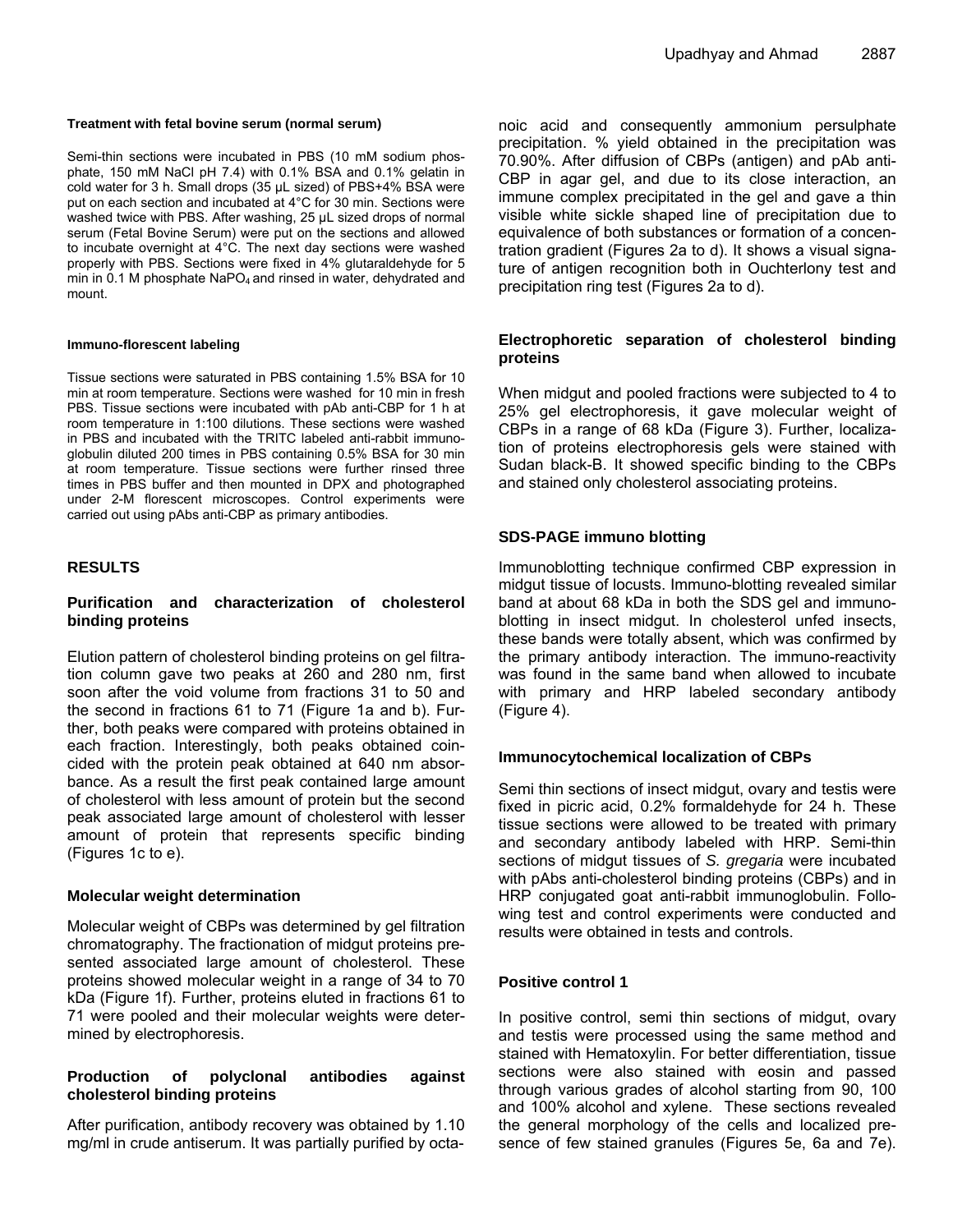

**Figure 1.** Elution pattern of PBS extractable proteins of *S. gregaria* midgut chromatographed on Sepharose CL-6B column. (a) absorbance at 260 nm; (b) absorbance at 280 nm; (c) absorbance at 640; (d) ug protein/ 200 ul fraction; (e) specific activity; (f) Standard proteins chromatographed on Sepharose CL-6B 200 column for determining the molecular weights of cholesterol binding proteins isolated from *S. gregaria.* Proteins used were bovine albumin mol. wt 66,000, egg albumin mol. wt. 45,000, pepsin mol. wt. 34,700, trypsinogen mol. wt. 24,000, beta lactoglobulin mol. wt 18,400 and lysozyme mol. wt. 14, 300. Elution volumes of unknown proteins were compared with log values on the X-axis for estimation of molecular weights.

#### **Positive control 2**

In positive control semi-thin midgut sections were deparafinized and dehydrated up to 100% alcohol and stained with Sudan black-B dye in which midgut epithelium was found to be more visible which was composed of columnar microvillus cells. These showed cholesterol localized regions in form of droplets. Sudan black-B specially stained the cholesterol droplets in form of black granules, which gave positive binding of cholesterol at appropriate binding sites (Figure 8).

#### **Negative control**

In the negative control, no reaction was done to localize the CBPs in midgut, ovary and testis tissue sections. It gave no reaction or stains because no treatment of any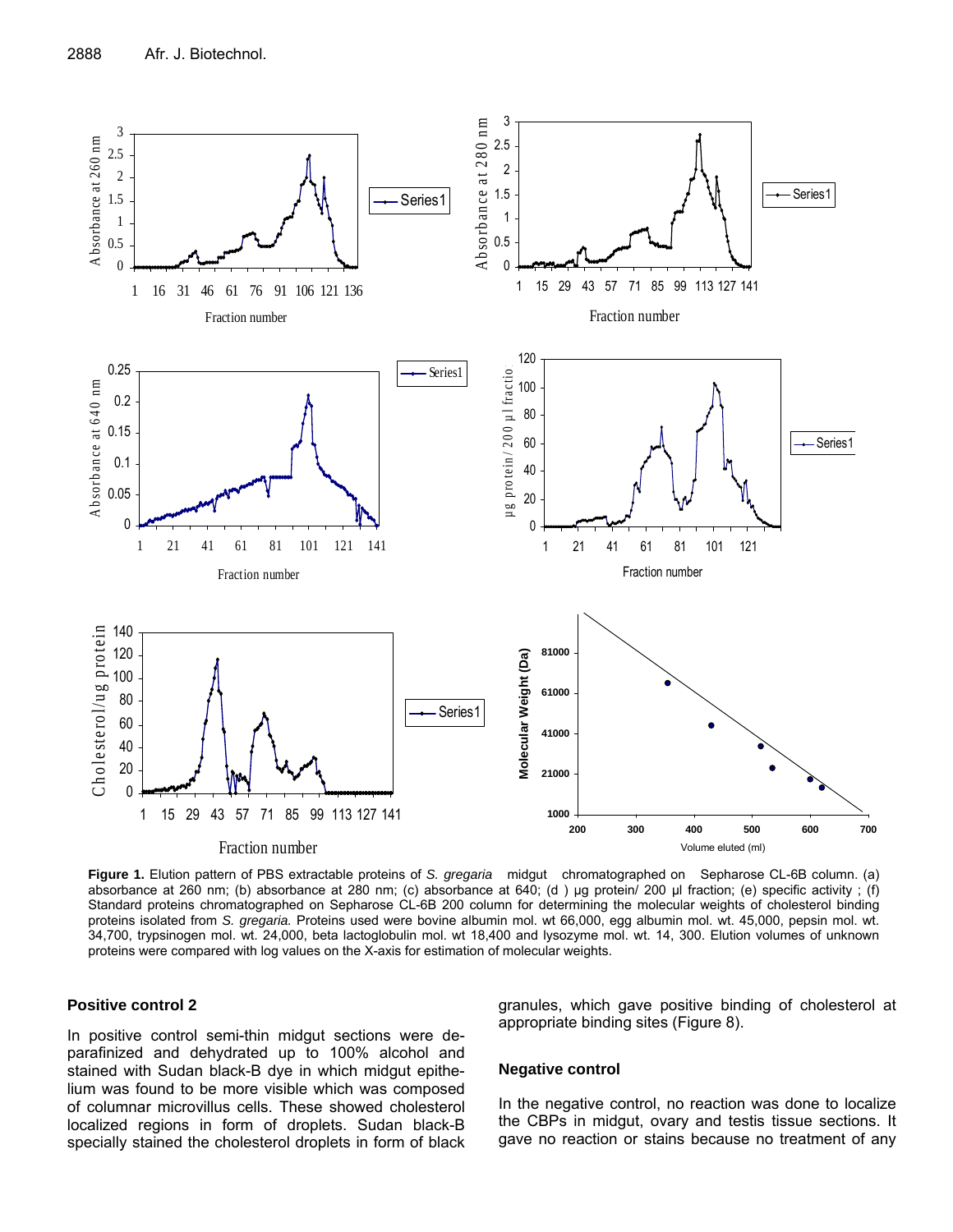

**Figure 2.** Confirmation of polyclonal antibodies generated against cholesterol binding proteins (CBPs) of locust. a and b showing results of immunodouble diffusion test; c and d precipition ring test; d agglutination test respectively.



**Figure 3.** Electrophoretic separation of midgut proteins of male and female *S. gregria* using 4-25% native gel electrophoresis (A). Lane 1 molecular weight marker; lanes 2 and 3 midgut protein from supernatant. **(B)** Lane 4 and 5 fat body proteins; **(C)** Lanes 6 and 7 ovary proteins. **(D)** Lane 8, 9 testis proteins. 70 µl of sample was subjected to electropho-resis and gels were stained with Commassie brilliant blue R-250.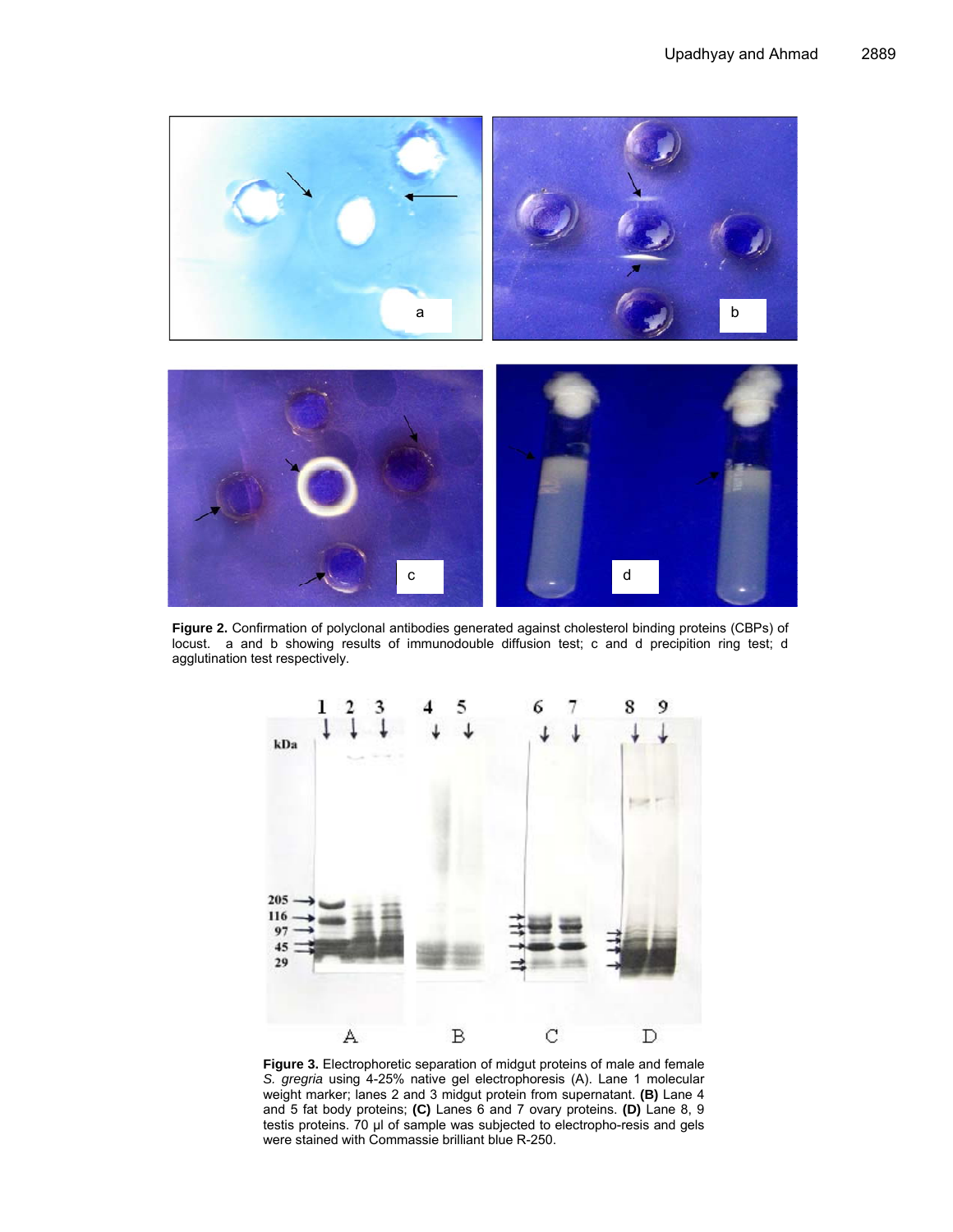

**Figure 4.** Immunoblotting of CBP. Supernatant of midgut homogenate was subjected to SDS-PAGE (12%) analysis followed by immunoblotting. Lane 1 showing molecular mass markers (B-Genei); lane 2 pAbs and anti-CBP were found to react specifically with a 68 kDa protein band corresponding to that of that CBP.



**Figure 5.** Semi-thin sections of midgut epithelium of *S. gregaria* showing immunocytochemical localization of cholesterol binding proteins after ingestion of cholesterol. Immuno-reactivity is localized in microvillus cells in control and tests. (a)Treatments expressed the binding of primary and secondary antibody (1:200) with HRP labeling to cholesterol binding site. Proteins holding cholesterol gave color reaction; (b) Similar treatment showing higher binding; (c) treatments expressed only primary antibody binding; (d) positive control-tissue sections treated with normal serum; (e) Control sections stained with hematoxylin and eosin for general morphology and (f) Negative control-tissue sections without any staining and any treatment.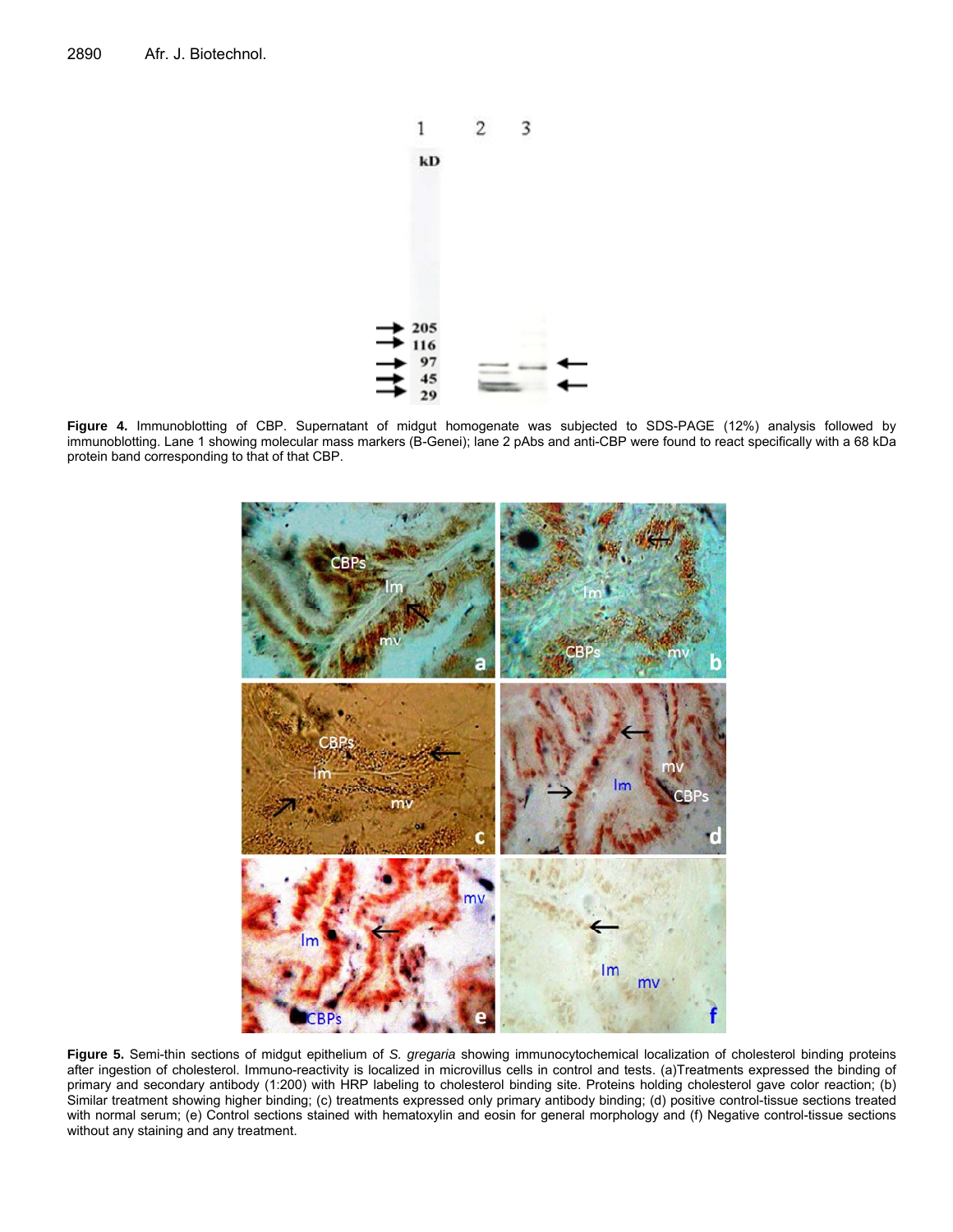

**Figure 6.** Semi-thin sections of ovarian tissue of *S. gregaria* showing immunocytochemical localization of cholesterol binding proteins after ingestion of cholesterol. Immuno-reactivity is localized in ovarian follicle cells in control and tests. (a) Stained with hematoxylin and eosin; (b) stained with hematoxylin for general physiology; (c) stained with eosin for general morphology higher magnification; (d) primary and secondary antibody HRP labeled; (e) positive control-tissue sections treated with normal serum; (f) negative control-tissue sections without any staining and any treatment.

substrate or staining material was given. It was proceeded only to pre fix the structural microscopic observations of midgut epithelium for better comparison or results (Figures 5f, 6f and 7f).

### *Test 1*

Tissue sections when treated with purified primary antibody (1:500 dilutions in PBS) and HRP labeled seconddary antibody (1:200 dilutions in PBS) reaction and cholesterol binding sites were visualized clearly in form of granules. These were found deposited in apical areas of epithelial cells (mucosal cells) and mostly near the site of absorption of cholesterol (Figure 5a and b).

### *Test 2*

Tissue sections when incubated in PBS with 0.1% BSA and 0.1% gelatin in cold water for 3 h. Sections were permeabilized with 0.2% Triton-X 100 in PBS for 30 min. These sections were washed in PBS and passed through various grades of alcohols. Sections were treated with primary antibody, which showed positive binding to cholesterol (Figure 5c).

### *Tests 3*

Tissue sections were treated with normal serum. Serum components were found associating with cholesterol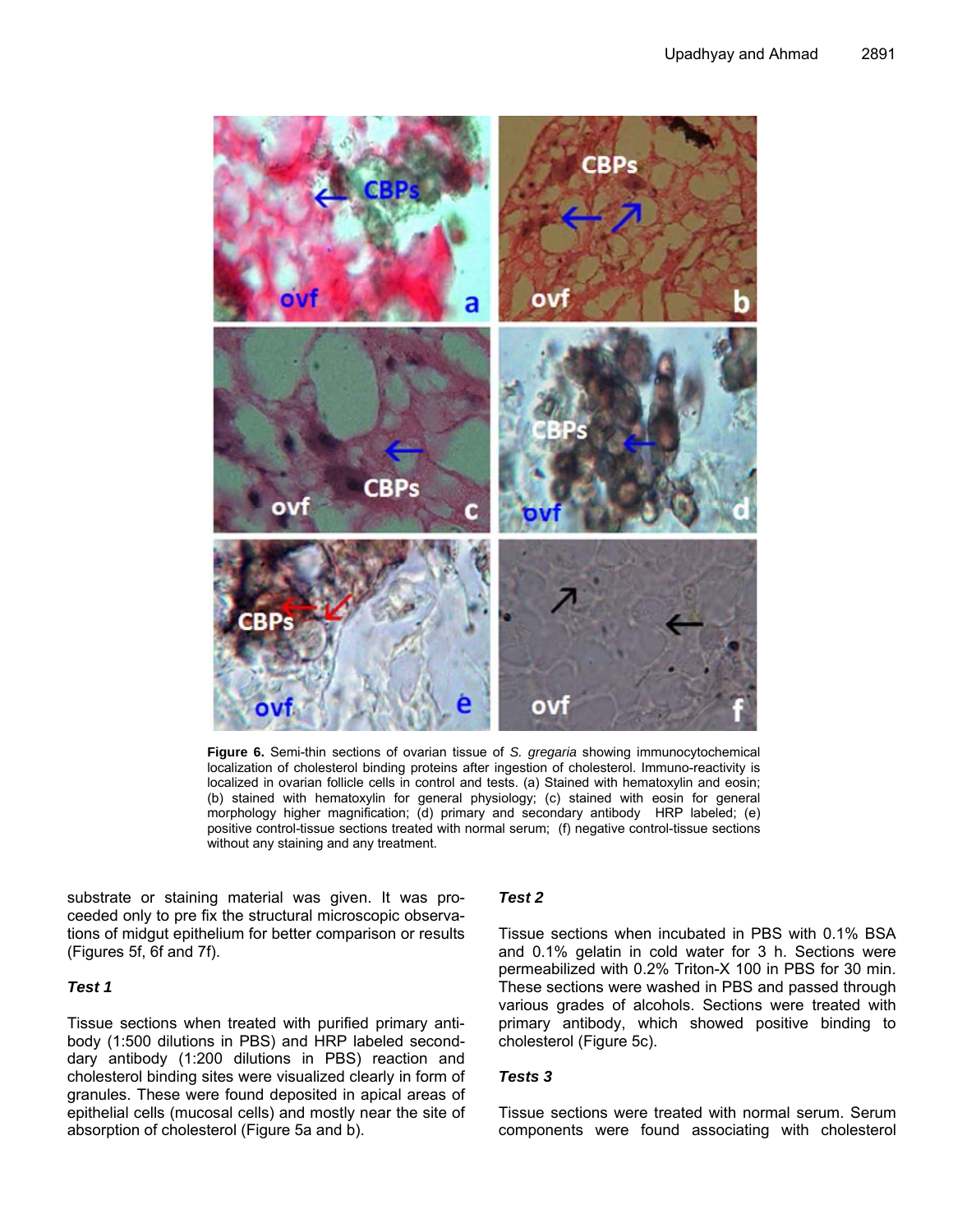

**Figure 7.** Semi-thin sections of testicular tissue of *S. gregaria* showing immunocytochemical localization of cholesterol binding proteins after ingestion of cholesterol. Immuno-reactivity is localized in testicular follicle cells and vas deferens. (a) Tissue sections stained with Sudan black B; (b) Testicular follicle and vas deferens stained with Sudan black B; (c) tissue sections treated with primary antibody and secondary antibody labeled with HRP; (d) positive control- tissue sections treated with normal serum; (e) tissue sections stained with hematoxylin and eosin; (f) negative control-tissue sections without any staining and any treatment.



**Figure 8.** Semi-thin sections of midgut epithelium of *S. gregaria* showing localization of cholesterol binding proteins in microvillus cells. Tissue sections were stained with Sudan Black B method of Bayliss and Adams (1972).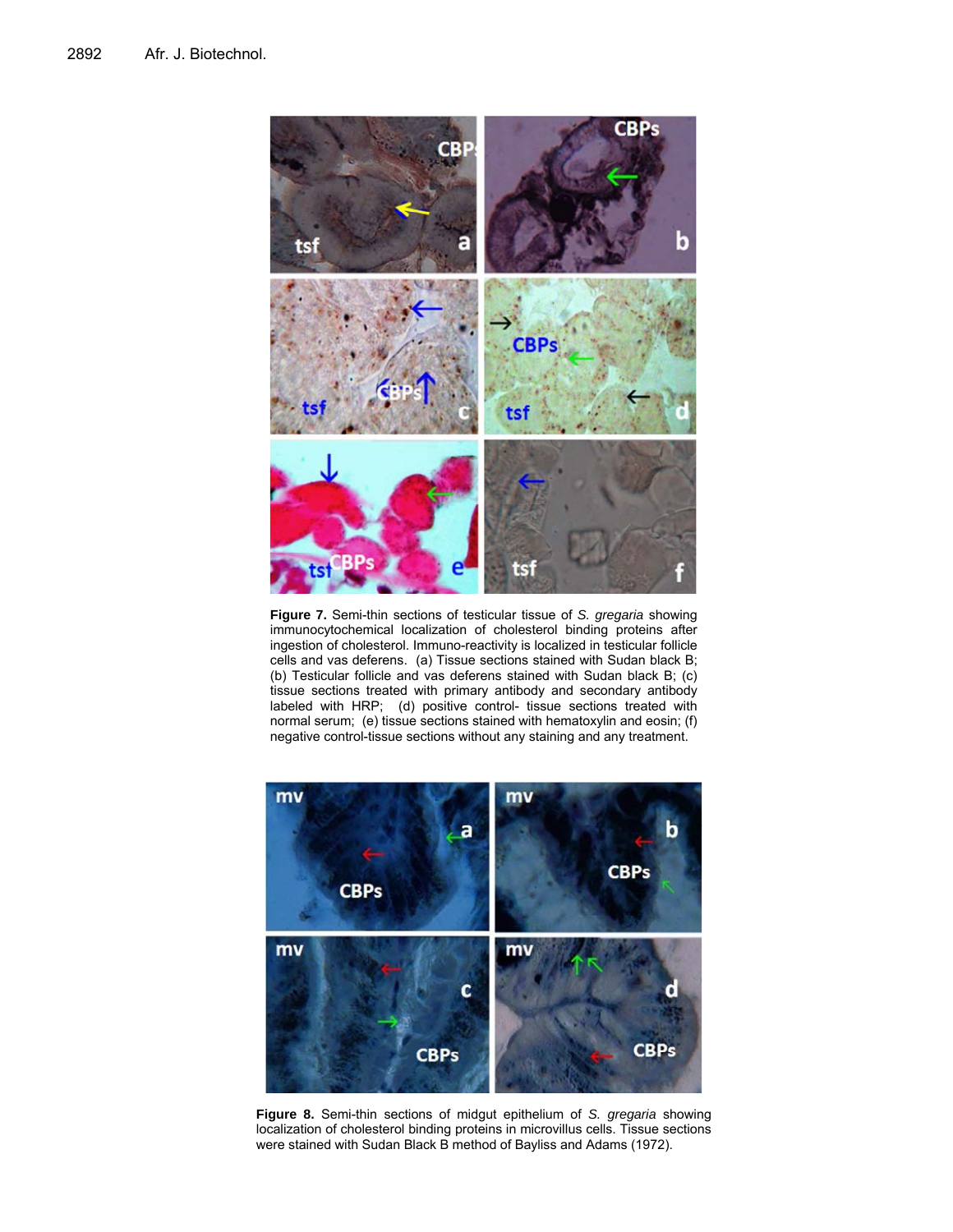

**Figure 9.** Semi-thin cross sections of the midgut wall showing the basal region of the epithelium. Insects were provided cold cholesterol with diet. 8 h later, their midgut portions were isolated, thoroughly washed with insect culture medium and then incubated with primary antibody and then TRITC labeled secondary antibodies. (a) 15 min; (b) 60 min; (c) In control no treatment was given to the tissues.

binding proteins and showed positive binding in form of granules in the apical areas of micro-villous cells (Figure 5d).

#### **Immuno-fluorescent labeling**

Immunocytochemical fluorescent labeling of midgut tissue sections exhibited strong fluorescence in side apical region on microvillus cells midgut epithelium. The fluorescence was found restricted to the pattern of an irregular lines partly connected to a network.

Semi-thin cross sections of midgut wall was stained with anti-CBPs and Sudan black–B resulted in an irregular staining of the midgut epithelial cells where CPBs were confirmed in the apical region of microvillus cells and in the lumen. However, the basal lamina exhibited stronger fluorescence in side of the midgut epithelium. The fluorescence was found restricted to the pattern of irregular lines partly connected to a network (Figure 9) which coincided with the out lines on the midgut epithelial cells and proved that the CBPs are localized along the baso-lateral region of microvillus cells.

The primary antibody generated for the immunocytochemical localization has shown specific binding to CBPs when it was revealed by Ouchterloy test and western blot technique. The western blotting had also revealed the presence of CBPs in the midgut epithelium showing specific binding with cholesterol.

### **DISCUSSION**

The results from the present investigation clearly demonstrate that cholesterol binding proteins are responsible for cholesterol absorption in insect midgut. These are histochemically localized in midgut microvillus cells of *S. gregaria* (Forskal) after treatment. CBPs were isolated from midgut tissue of locusts and purified on a gel filtration column. Chromatogram obtained from gel filtration chromatography of locust midgut proteins resolved two major peaks, which associated a large amount of cholesterol. First protein peak was obtained soon after the void volume in fraction number 31 to 50, while second peak was found between fractions 61 to 71 (Figure 1a and b). When eluted fractions were analyzed on UVspectrophotometer at 260 and 280 nm absorbance; it also gave two peaks soon after the void volume. First peak was showing maximum association of cholesterol with protein in fractions 20 to 50, while second was associating a large amount of cholesterol between fractions 61 to 71 (Figures 1c to e).

Molecular weights of these proteins were determined after elution of standard proteins of known molecular weight at same flow rate. These proteins were showing molecular weight between 34 to 70 kDa (Figure 2f). It was probably HDLp, which carries the cholesterol to various organs (Ioannoue, 2007). When pooled fractions 64 to 71 were applied on SDS gel electrophoresis, a protein band was obtained associating a large amount of cholesterol (Figure 3). It was further confirmed in immune-blot transfer analysis in which a CBPs and pAb anti-CBP interaction gave a positive while rests of the bands in the same lane remain undetected (Figure 4). Further, it was histochemically localized in treatments (tests) in apical zone of midgut epithelial cells which displayed positive labeling of CBPs in form of spherical protein bound cholesterol granules (photograph). More specifically, in tests where tissue sections were treated with primary antibody (pAbs anti-CBP) and HRP labeled secondary antibody, they have displayed specific binding to CBPs in apical areas, which appeared in zymogene-like granules. These granules could be cholesterol protein complexes, which were formed after immuno-reactivity (Photograph). It confirms presence of cholesterol binding proteins in midgut epithelial cells. However, cholesterol depositions were localized in form of large dense granules having irregular shape and size.

In another test, in which tissue sections were treated with normal serum also displayed few granules at the same site but lesser binding in comparison to HRP labeled antibodies. In another test, midgut tissue sections were incubated with primary antibody alone. For compa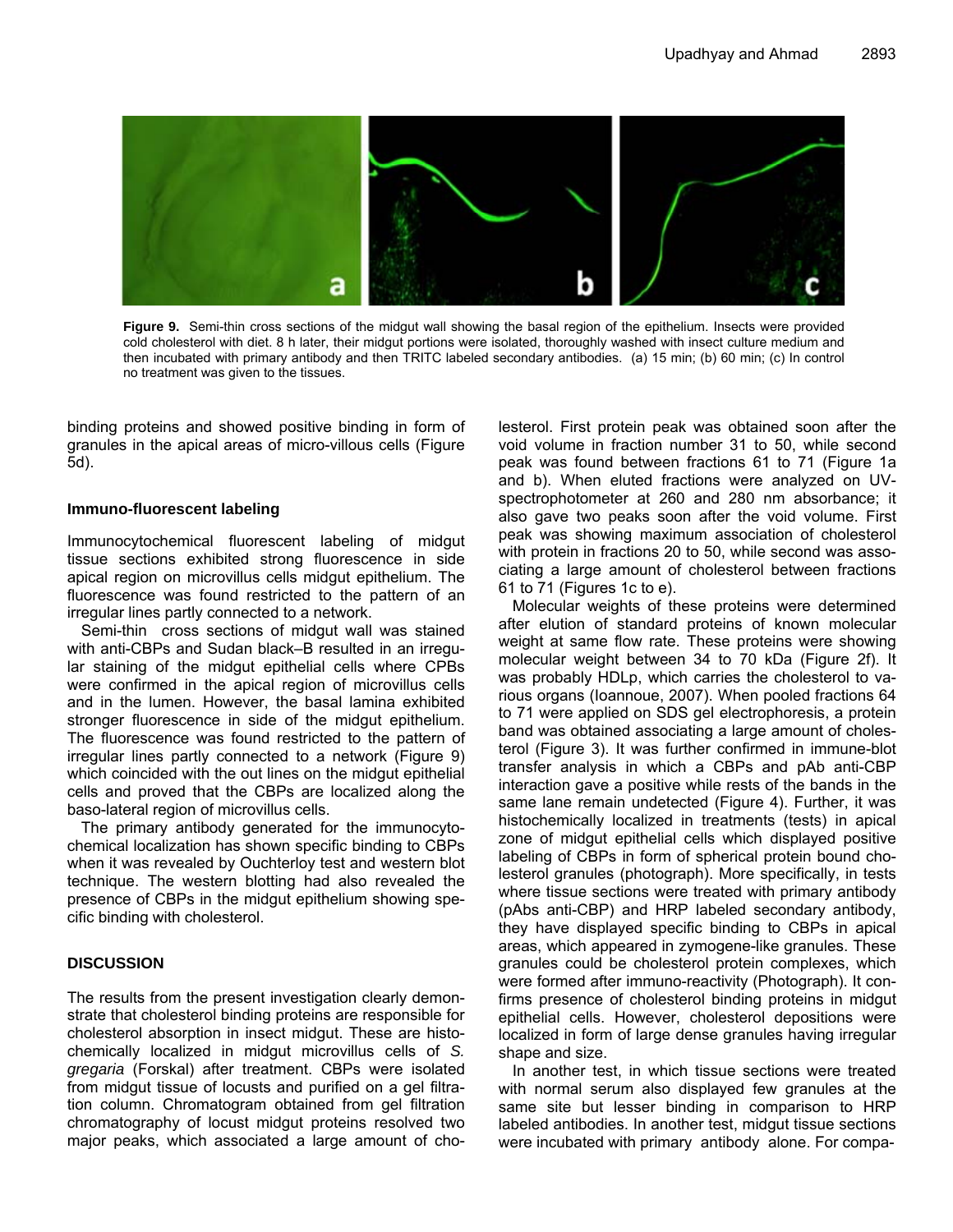rative binding, tissue sections were stained with Sudan black-B, which also displayed dark color granules of cholesterol and CBPs complexes and demonstrate cellular localization of cholesterol (Figure 8). In all the cases, association of these proteins was found associated to some ligand at the place, where cholesterol binding protein and cholesterol complex granules were found. Further, cellular localization of CBPs and their homogenous distribution in the apical portion of microvillous cells of midgut confirms the role of these proteins in cholesterol absorption. This study also inferred that midgut epithelial cells are major sites of cholesterol absorption because most of the binding sites were found in apical region of these cells. Further, these structural locations of granules in midgut epithelial cells of *S. gregaria* were examined under light microscope and photographed. In controls, cholesterol bound CBPs granules were totally absent because no antibody was used to confirm the specific binding. Furthermore, cholesterol immunohistochemical localization of CBPs was also done in ovary and testis, which also gave positive results after antigen and antibody interaction. It also confirms presence of CBPs in other tissues, and its important role in cholesterol transport in insects. (Figures 6 and 7). Similarly, few fatty acid and lipid carrier proteins were immunocytochemically localized in intestine, hemolymph and fat body of *Heliothis zea* by Kuthiala and Ritter, (1988), flight muscles of locusts (Li and Powanall, 2001; Xinemi and Haunerland,1994) and midgut tissue of *Manduca sexta*  (Stahl et al.,1999), Hamster cells (Bertolotti and Spady, 2001) and human intestine (Mayer et al., 1985).

HRP labeled rabbit anti-goat antibody specifically stained CBPs showed stronger reactivity in midgut epithetlial cells in Western blot (Figure 4). Further, localization of CBPs was confirmed by using fluorescent labeling in epithelial cells, which also prove CBP might be an intracellular protein and involve in cholesterol absorption. Before absorption, cholesterol may bind to these proteins (Upadhyay and Agarwal, 2007) and release in to the hemolymph from where it transported to different organs of insects (Sakai and Rawson, 2001). These sterol carrier proteins are also characterized in different insects like cotton bollworm, *Helicoverpa armigera* (Du et al., 2012), caterpillar of *Helicoverpa zea.* (Jing et al., 2012), *Spodoptera litura* (Guo et al., 2009), and *Manduca sexta* (Jouni et al, 2002) and immunocytochemically localized in insect tissues (Dyer et al., 2003; Horton and Shimomura, 1999). It suggests that CBPs are very similar to SCPs and FABPs in function and might have belong to family of sterol carrier or lipid carrier proteins which are evolved in different insect groups during long evolution. These proteins also show structural diversity in higher invertebrates and vertebrates and perform lipid transport functions (Clarcke et al., 2000; Huang et al., 2002) and act as sterol regulatory element binding protein 1 in the rodent and primate brain (Ong et al., 2000) and perform cytoskelatal function in nerve cells (Caceres et at, 1986). These proteins essentially take part in cholesterol absorption, trafficking and tissue distribution inside insect body (Zouari et al., 2006, Upadhyay and Agarwal, 2007). More exceptionally, few other proteins like lipase (Roberts et al., 1986; Dupont et al., 1992), and 3-beta-hydroxysteroid dehydrogenase (Wouters et al., 1995) were also immunocytochemically localized in animal tissues. These proteins also perform similar lipid transport functions. Therefore, it is important to note that transport functions of CBPs in present study are quite similar to sterol carrier proteins characterized in higher vertebrates previously. Hence, further progress is needed to explore major role of these proteins in different cell types for intracellular trafficking of cholesterol and other lipids as well as its absorption and transport in insects.

### **Conclusion**

On the basis of experiments conducted and results obtained, it can be concluded that CBPs are main carrier vehicles of cholesterol, which facilitate absorption in midgut epithelial cells. It also confirms that before absorption, cholesterol complexed with CBPs and internalized inside epithelial cells.

### **Conflict of Interests**

The author(s) have not declared any conflict of interests.

### **ACKNOWLEDGMENT**

Thanks are due to the Professor, H. C Agarwal, and Professor K, Murlidhar of Department of Zoology, University of Delhi, for valuable discussions, and Prof Rajendra Singh, Professor and Head, Department of Zoology, D D U Gorakhpur University, for facilities and editing the photographs. Authors are highly thankful to Council of Scientific and Industrial Research, New Delhi for financial assistance obtained through grant no. Grant no. 3-62/2002 (SR-II).

### **REFERENCES**

- Abbey M, Bastiras S, Calvert DG (1985). Immunoprecipitation of lipid transfer protein activity by an antibody against human plasma lipid transfer protein-I. Biochim. Biophys. Acta. 833: 25-33.
- Agarwal HC (1970). Sterol requirement of beetle *Trogoderma granarium.* J. Insect Physiol. 16: 2023-2026.
- Atella GC, Silva-Neto MA, Goldone DM, Arefin S, Shahbuddin M (2006). *Anopheles gambie* lipophorin: characterization and role in lipid transport to developing oocytes. Insect Biochem. Mol. Biol. 36(5): 375-386.
- Bass NM (1988). The cellular fatty acid binding proteins: aspects of structure regulation and function, Int. Rev. Cytol. 111: 143-184.
- Bayliss OB, Adams CWM (1972). Bromine-Sudan black: a general stain for lipids including free cholesterol. Histochem. J. 4: 505-515.
- Bertolotti M, Spady DK (2001). Inhibition of intestinal absorption by surfomer (an olefin maleic acid) affects hepatic cholesterol synthesis and low-density lipoprotein transport in hamsters fed fat enriched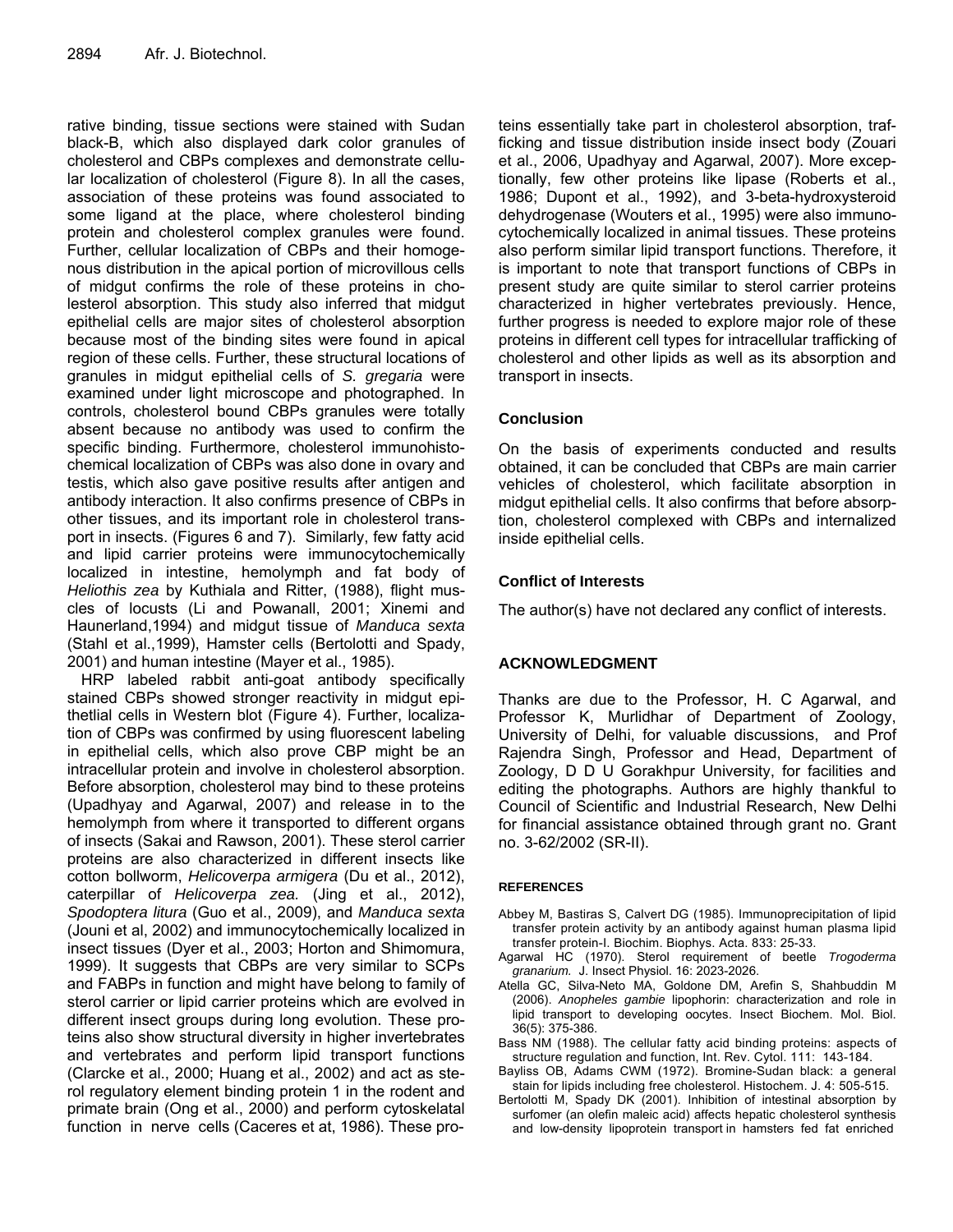diet. Dig. Liver Dis. 33(2): 145-150.

- Brown MS, Goldstein JL (1986). A receptor mediated pathway for cholesterol homeostasis. Science 232: 34-47.
- Caceres A, Banker GA, Binder L (1986). Immunocytochemical localization of tubulin and microtubule-associated protein 2 during the development of hippocampal neurons in culture. The Journal of Neuroscience 6(3): 714-722.
- Chino H, Downer RGH, Takahasi K (1977). The role of diacylglycerol carrying lipoprotein in lipid transport during insect vitellogenesis. J. Biochem. Biophys. Acta. 487: 508-516.
- Clarcke MSF, Vaderburg CR, Bamman MM, Caldwell RW (2000). Feedback, *In situ* localization of cholesterol in skeletal muscle by use of a monoclonal antibody. J. Appl. Physiol. 89: 731-741.
- Clayton RB, Hinkle PC, Smith DA, Edwards AM (1964). The intestinal absorption of cholesterol its esters and some related sterols and analogues in the roach *Eurycotis floridana*. Comp. Biochem. Physiol. 11: 333-350.
- Du X, Ma H, Zhang X, Liu K, Peng J, Lan Q, Hong H (2012). Characterization of the sterol carrier protein-x/sterol carrier protein-2 gene in the cotton bollworm, *Helicoverpa armigera*. J Insect Physiol. 11:1413-23.
- Dupont E, Labrie F, Luu-The V, Pelleteir G (1992). Immunocytochemical localization 3 beta-hydroxysteroid dehydrogenase/delta 5-delta 4- isomers in human ovary. J. Clin. Endocrinol. Metab. 74: 994-998.
- Dyer DH, Lovell S, Thoden JB, Holden HM, Rayment I, Lan Q (2003). The structural determination of an insect sterol carrier protein-2 with a ligand bound C16 fatty acid at 1.35-A resolution. J. Biol. Chem. 278: 39085-39091.
- Gilbert LI (1967). Lipid metabolism and function in insects. Adv. Insect Physiol. 4: 69-211.
- Gong J, Hou Y, Zha XF, Lu C, ZhuY, Xia QY (2006). Molecular cloning and characterization of *Bombyx mori* sterol carrier protein x/sterol carrier protein 2 (SCPx/SCP2) gene DNA Seq. 17(5): 326-333.
- Guo XR, Zheng SC, Liu L, Feng QL (2009). The sterol carrier protein 2/3-oxoacyl-CoA thiolase (SCPx) is involved in cholesterol uptake in the midgut of *Spodoptera litura*: gene cloning. expression, localization and functional analyses. BMC Mol. Biol. 13:10:102.
- Haunerland NH, Andolfatto P, Chisholm JM, Wang Z, Chen X (1992). Development changes in muscle FABP expression concentration and intracellular distribution in the desert locust, *Schistocerca gregaria.* Eur. J. Biochem. 201: 1045-1051.
- Haunerland NH, Chisholm JM (1990). Fatty acid binding proteins in flight muscle of the locust, *Schistocerca gregaria*. Biochim. Biophys. Acta. 1047: 233-238.
- Horton JD, Shimomura I (1999). Sterol regulatory element binding proteins: activators of cholesterol and fatty acid synthesis. Curr. Opin. Lipidol.10: 143-150.
- Huang H, Starodub O, McIntosh A, Kier AB, Schroeder F (2002). Liver fatty acid-binding protein targets fatty acids to the nucleus. Real time confocal and multiphoton fluorescence imaging in living cell. J. Biol. Chem. 277:29239-29151.
- Ioannoue YA (2007). Niemann-Pick C proteins in sterol transport and absorption: flies in the ointment. Dev. Cell. 12(4): 481-483.
- Jing X, Vogel H, Grebenok RJ, Zhu-Salzman K, Behmer ST (2012). Dietary sterols/steroids and the generalist caterpillar *Helicoverpa zea*: physiology, biochemistry and midgut gene expression. Insect Biochem. Mol. Biol. 42(11):835-45.
- Joshi M, Agrawal HC (1977). Site of cholesterol absorption in some insects. J. Insect Physiol. 23: 403-404.
- Jouni ZE, Zamora J, Wells MA (2002). *Absorption and tissue distribution of cholesterol in Manduca sexta*. Arch. Insect Biochem. Physiol. 49(3):167-75.
- Kim J, Ong W (2009). Localization of the transcription factor, sterol regulatory element binding protein-2 (SREBP) in the normal rat brain and changes after kainite-induced excitotoxic injury. J. Chem. Neurol. 37(2): 71-77.
- Klucken J, Buchler C, Orso E, Kaminski WE, Porsch-Ozcurumez M, Liebisch G, Kapinsky M, Diederich W, Drobnik W, Dean M, Allikmets R, Schimitz G (2000). ABCG1 (ABC 8) the human homolog of the *Drosophila* white gene, is a regulator of macrophage cholesterol and phospholipid transport. Proc. Nat.

Acad. Sci. 18(97): 817-822.

- Komnick H, Giesa U (1994). Intestinal absorption of cholesterol, transport in the hemolymph and incorporation into the fat body and Malpighian tubules of the larval Dragonfly, *Aeshna cyanea*, Comp. Biochem. Physiol. Comp. Physiol. 107: 553-557.
- Kuthiala A, Ritter KS (1988). Uptake of cholesterol and cholesterol by the intestine, hemolymph and fat body of *Heliothis zea*. Arch. Insect Biochem. Physiol. 7 :225-236.
- Laemli UK (1970). Cleavage of structural proteins during the assembly of the head of bacteriophage T4. Nature 227: 680-685.
- Lan Q, Massey RM (2004). Sub-cellular localization of the mosquito sterol carrier protein-2 and sterol carrier protein-X. J. Lipid Res. 45: 1468-1474.
- Laser NL, Clayton RB (1966). The intracellular distribution of sterols in *Eurycotis floridana* and possible relation to sub-cellular membrane structure. J. Lipid Res. 7: 413-421.
- Li L, Powanall HJ (2001) . Effects of high-density lipoproteins (2) on cholesterol transport and acyl coenzyme A: cholesterol acyl transferase activity in P388D1 macrophages. Biochem. Biophys. Acta. 1530: 111-122.
- Lipke H , Frankel G (1956). Insect Nutrition. Ann. Rev. Ent. 1: 17-44.
- Lowry OH, Rosebuorgh NJ, Farr AL, Randall RJ (1951). Protein measurement with the Folin phenol reagent. J. Biol. Chem. 193: 265-275.
- Mayer MR, Treadwell CR, Linda LG, Bahouny GV (1985). Intestinal mucins and cholesterol uptake *in vitro.* Biochemica et Biophysica Acta. 833: 34-43.
- Nemeez G, Schroeder F (1991). Selective binding of cholesterol by recombinant fatty acid binding proteins. J. Biol. Chem. 266(26): 17180-17186.
- Ockner RK, Manning JA (1982). Fatty acid binding protein isolation from rat liver characterization and immunological quantification*.* J. Biol. Chem. 257: 7872-7878.
- Ong WY, Hu CY, Soh YP, Lim TM, Pencthev PG, Patel C (2000) . Neuronal localization of sterol regulatory element binding protein 1 in the rodent and primate brain: a light and electron microscopic immunocytochemical localization study. Neuroscience 97(1):143-153.
- Osir EO, Wells MA, Law JH (1986). Studies on binding and uptake of vitellogenin by follicles of the tobacco hornworm*, Manduca sexta*. Arch. Insect Biochem. Physiol. 16: 471-478.
- Pandak M, Rodriguez-Agudo D, Ren S, Hylemon PB, Montanez R, Redford K, Natrajan R, Medina MA, Gil G (2006). Localization of StarD5 cholesterol binding protein. J. Lipid Res. 47 : 1168-1175.
- Radhakrishnan A, Sun LP, Kwon HJ, Brown MS, Goldstein JL (2004). Direct binding of cholesterol to the purified membrane region of SCAP: mechanism for a sterol-sensing domain. Mol. Cell 15(2):259- 268.
- Roberts IM, Nochomovitz LE, Jaffe R, Hanel SI, Rojas M, Agostini RA (1986). Immunocytochemical localization of lingual lipase in serous cells of the developing rat tongue. Lipids 22: 764-766.
- Sakai J, Rawson RB (2001). The sterol regulatory element binding pathway: control of lipid homeostasis through regulatory intracellular transport. Curr. Opin. Lipidol. 12 : 261-266.
- Schroeder F, Frovlov A, Starodub O, Atshaves BB, Russell W, Petrescu A, Huang H., Gallegose AM, Mclntosh A, Tahotna D, Russell DH, Billheimer JT, Baum CL, Kier AB (2000). Pro-sterol carrier protein-2: role of the N-terminal pre-sequence in structure, function and peroxisomal targeting, J. Biol. Chem. 275: 25547-25555.
- Seedorf U, Ellinghaus P, Roch-Nofer J (2000). Sterol carrier protein-2. Biochim. Biophys. Acta. 1486: 45-54.
- Simons K, Ikonen E (2000). How cells handle cholesterol. Science 290: 1721-1726.
- Spier RE (1982). Gel filteration column. J. Chem. Technol. Biotechnol. 32: 304-312.
- Stahl A, Hirsch DJ, Gimeno RE, Punreddy S, Ge P, Waston N, Patel S, Kohler M, Raimondi A, Tartaglia LA, Lodish HF (1999) . Identification of the major intestinal fatty acid transport protein. Mol. Cell 4:299- 308.
- Svoboda JA, Weirich GF (1995). Sterol metabolism in the tobacco hornworm *Manduca sexta,* a review. Lipids 30: 263-267.
- Tam SP, Mok L, Chimini G, Vasa M, Deeley RG (2006). ABCA1 mediates high affinity uptake of 25-hydroxycholetserol by membrane vesicles and rapid efflux of oxysterol by intact cells. Am. J. Cell.